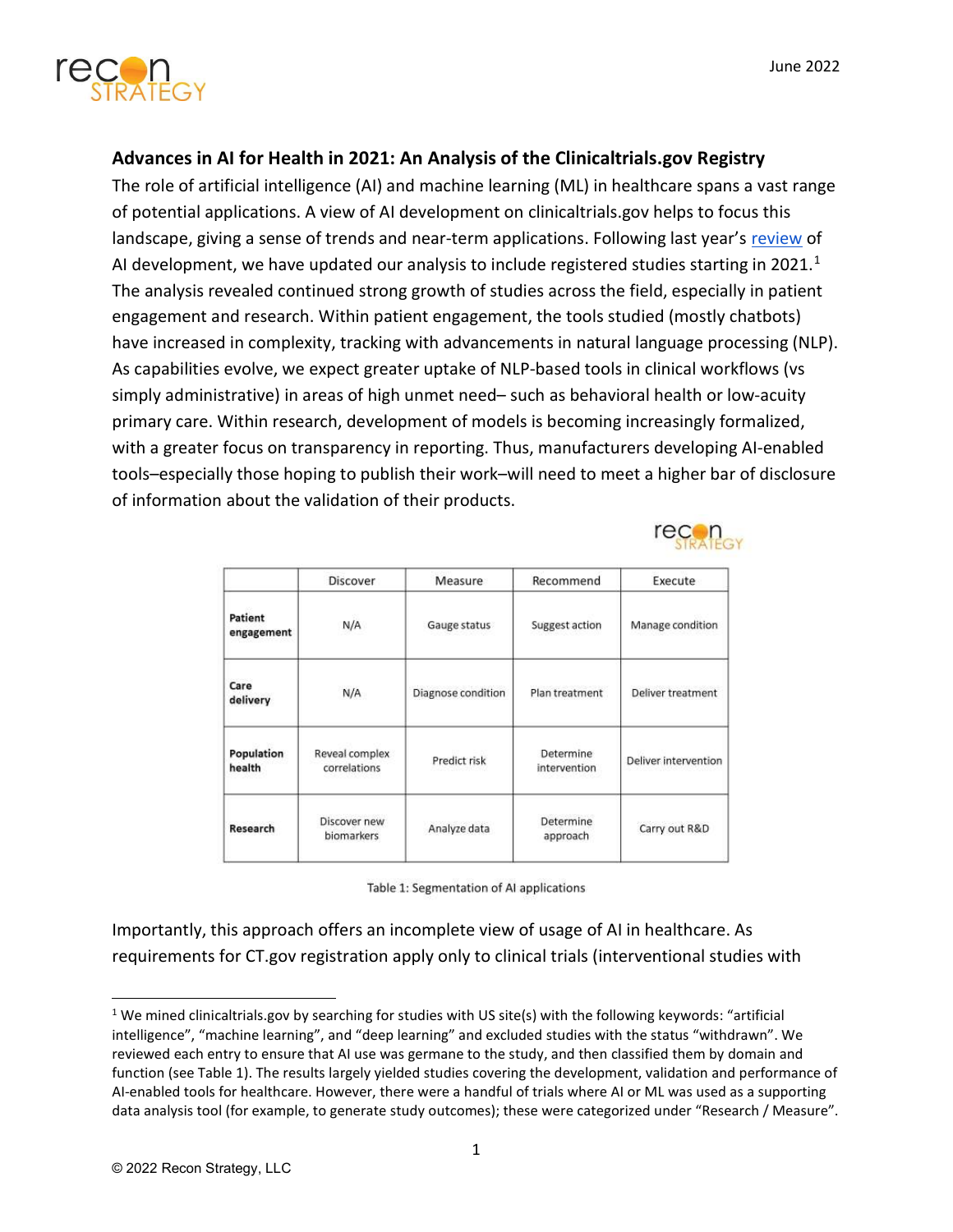

human subjects), this analysis will omit use-cases such as AI-driven drug discovery or simplification of administrative functions such as coding and billing. However, the analysis still provides a valuable perspective as registering remains an important step to later publication in prestigious medical journals, and we also see registrations on CT.gov for several (but not all) FDA approved AI-enabled devices.



In 2021, 98 studies registered with clinicaltrials.gov that used AI/ML were initiated, marking a nearly 40% increase from 2020 (see Figure 1). Care delivery comprised the largest proportion of AI-related studies, with diagnostics remaining as a key focus area. Importantly, two trends emerged suggesting growing capabilities and standardization in the field of AI research: (1) the rise of next-generation patient engagement tools focused on condition management ("Patient engagement, Execute") and (2) the introduction of new guidelines governing reporting of AI trials, spanning development and validation studies to clinical research.

## Patient engagement: Rise of next-generation tools

2021 saw the rise of advanced patient-facing tools that focus not only on delivering information to patients, but helping to manage their care as well (see figure 2). A particularly common model used to engage patients is the "digital coach" approach, which serves to augment clinician capacity by digitalizing certain activities. While in the past patient engagement tools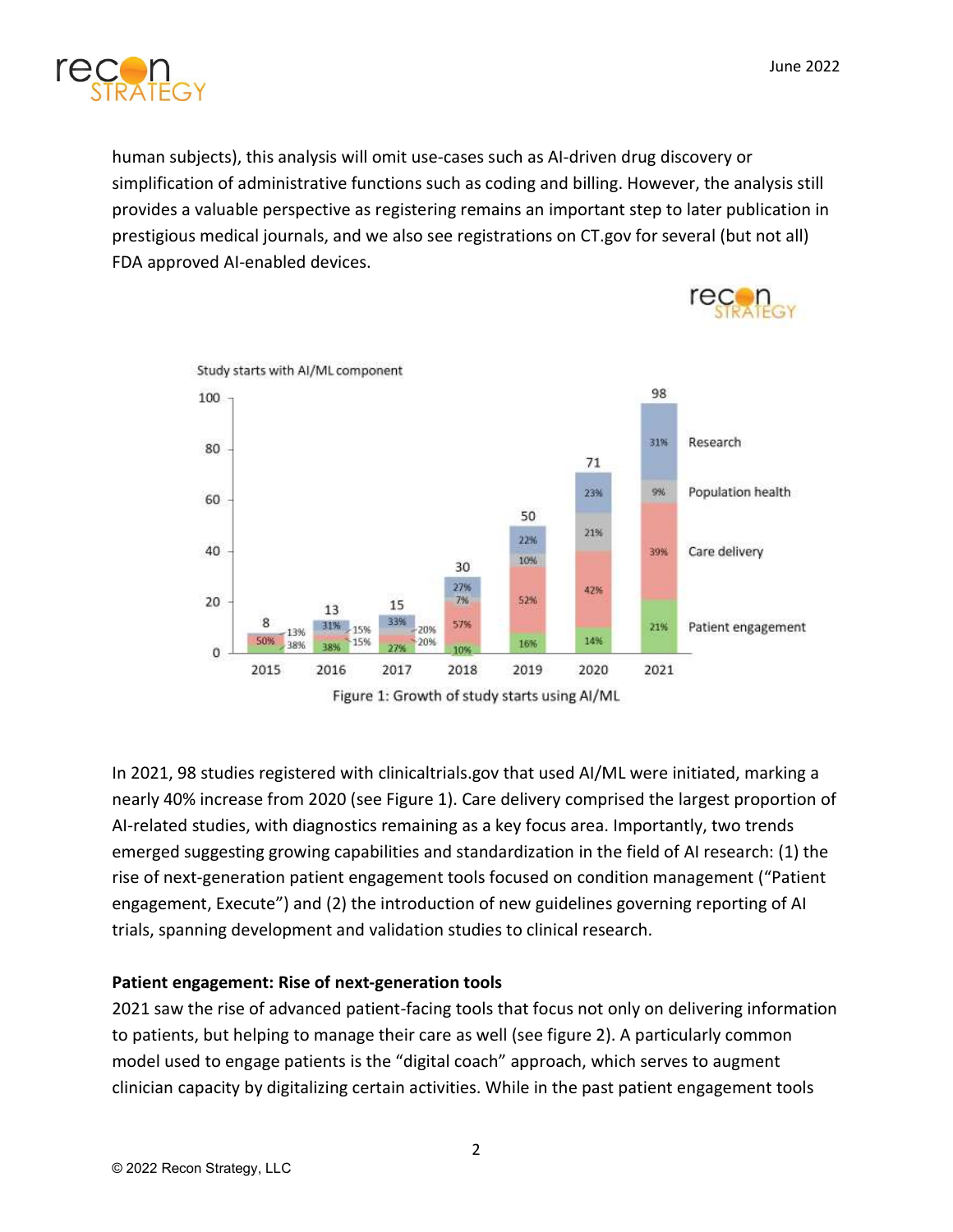

have focused on patient education and the delivery of personalized resources, they have evolved to simulate conversations with the user ("chatbots") and, in some cases, even deliver interventions such as CBT.

This evolution from one-way to two-way communication comes as capabilities in natural language processing (NLP) rapidly advance, thereby enabling these tools to engage in more complex interactions with their users (see Figure 3). Improvements in language understanding, natural language inference, and sentiment analysis, for instance, allow behavioral health chatbots to better interpret the user's struggles and identify appropriate solutions. These improvements are reflected in the growth of NLP research in 2021, with published health and life-sciences papers on Pubmed growing by 46% from 2020. In the same year, newly registered NLP trials on clinicaltrials.gov increased by 75% from 2020.<sup>2</sup> With ~80% of healthcare data estimated to be in unstructured forms, such as text and images, NLP is poised to impact care delivery in a significant way.<sup>3</sup>



|                       | Discover                                                                   | Measure                                             | Recommend                                                 | Execute                                |
|-----------------------|----------------------------------------------------------------------------|-----------------------------------------------------|-----------------------------------------------------------|----------------------------------------|
| Patient<br>engagement |                                                                            | з<br>2018 2019 2020 2021                            | Ÿ.<br>$\mathbf{2}$<br>$\mathbf{z}$<br>2018 2019 2020 2021 | 11<br>$-5$<br>2<br>2018 2019 2020 2021 |
| Care<br>delivery      |                                                                            | 31<br>24<br>19<br>16<br>2018 2019 2020 2021         | š<br>5<br>2018 2019 2020 2021                             | -2<br>d.<br>۹.<br>2018 2019 2020 2021  |
| Population<br>health  | $\overline{\mathbf{8}}$<br>21<br>$\mathbf{1}$<br>2018 2019 2020 2021<br>22 | б<br>$\beta$<br>$\mathbf{1}$<br>2018 2019 2020 2021 | 3<br>û<br>2018 2019 2020 2021                             | 2018 2019 2020 2021                    |
| Research              | 10<br>6<br>5<br>2018 2019 2020 2021                                        | 2018 2019 2020 2021                                 | 2018 2019 2020 2021                                       |                                        |

Figure 2: Breakdown by segments of study starts using AI/ML 2018-2021

<sup>2</sup> https://pubmed.ncbi.nlm.nih.gov/; https://clinicaltrials.gov/

<sup>3</sup>https://www.accenture.com/us-en/blogs/insight-driven-health/unleashing-the-power-of-unstructureddata# ftn1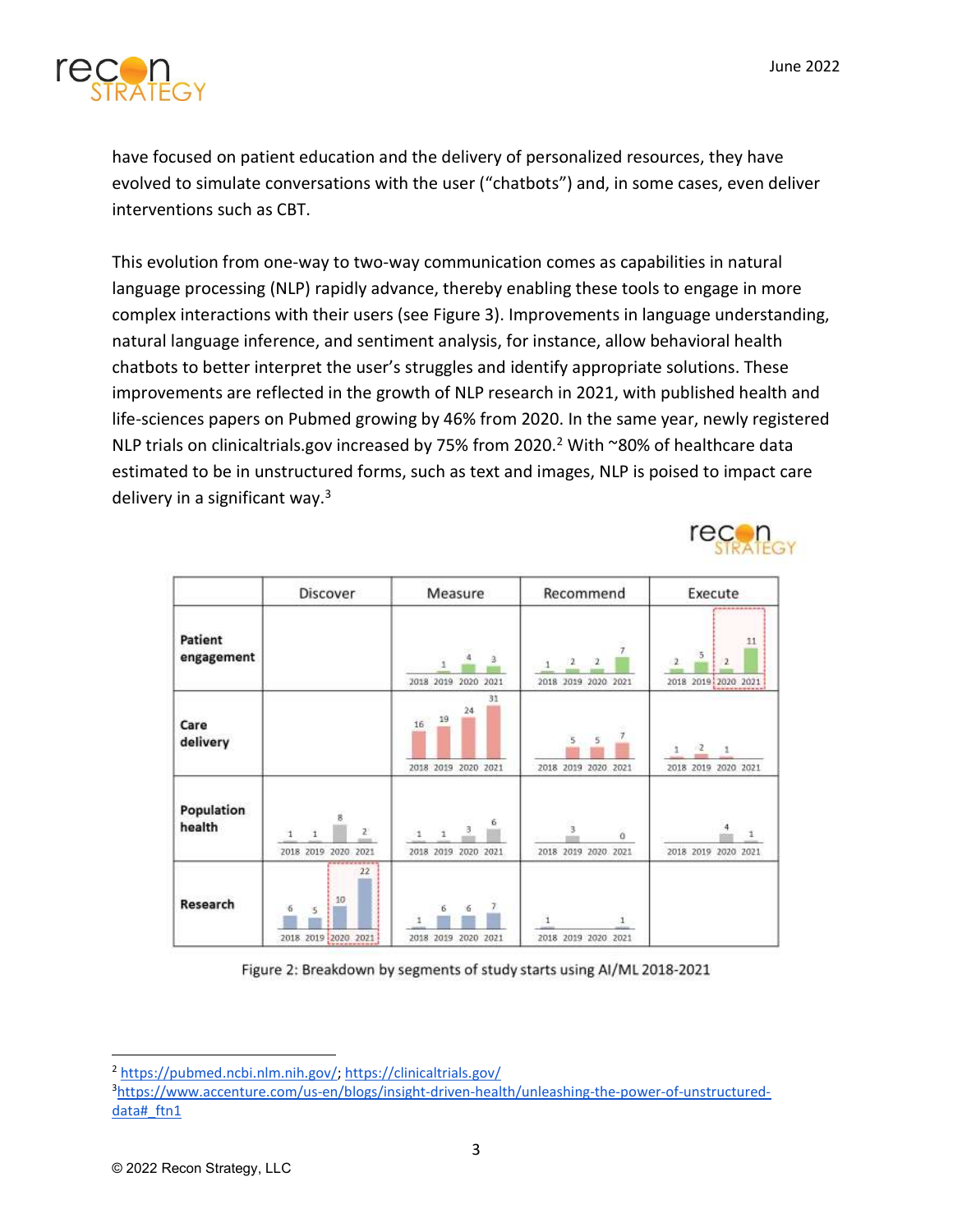



Figure 3: Registered studies using patient engagement tools with AI component by type, 2015-2021

Patient engagement AI solutions have been deployed across the spectrum of clinical care, but with an enduring focus on behavioral health, and more recently, genetic counseling. The value proposition here is clear. These are specialties plagued by clinician shortages and yet require significant hands-on time by highly trained specialists. In behavioral health, a 13-15 week wait time for therapy is typical.<sup>4</sup> Similarly, the wait for a genetic counseling appointment can be up to 6 months. We heard from one geneticist: "For the most part, we're not a high volume specialty since we spend so much time- up to an hour and a half- with each case."<sup>5</sup> Digital counseling thus enables rapid scaling of a consistent intervention across many users, at a minimal incremental cost. These tools also provide on-demand access and the ability to incorporate diverse sources of data, from EHR data to patient-reported symptoms. As this field evolves, we can expect to see further proliferation of NLP-based patient solutions in areas with high unmet demand where activities can be feasibly digitalized, such as low-acuity primary care.

## More rigorous AI studies on the horizon

<sup>&</sup>lt;sup>4</sup> "Outpatient Mental Health Access and Workforce Crisis Issue Brief", Feb 2022

<sup>5</sup> Recon expert interview, Oct 2021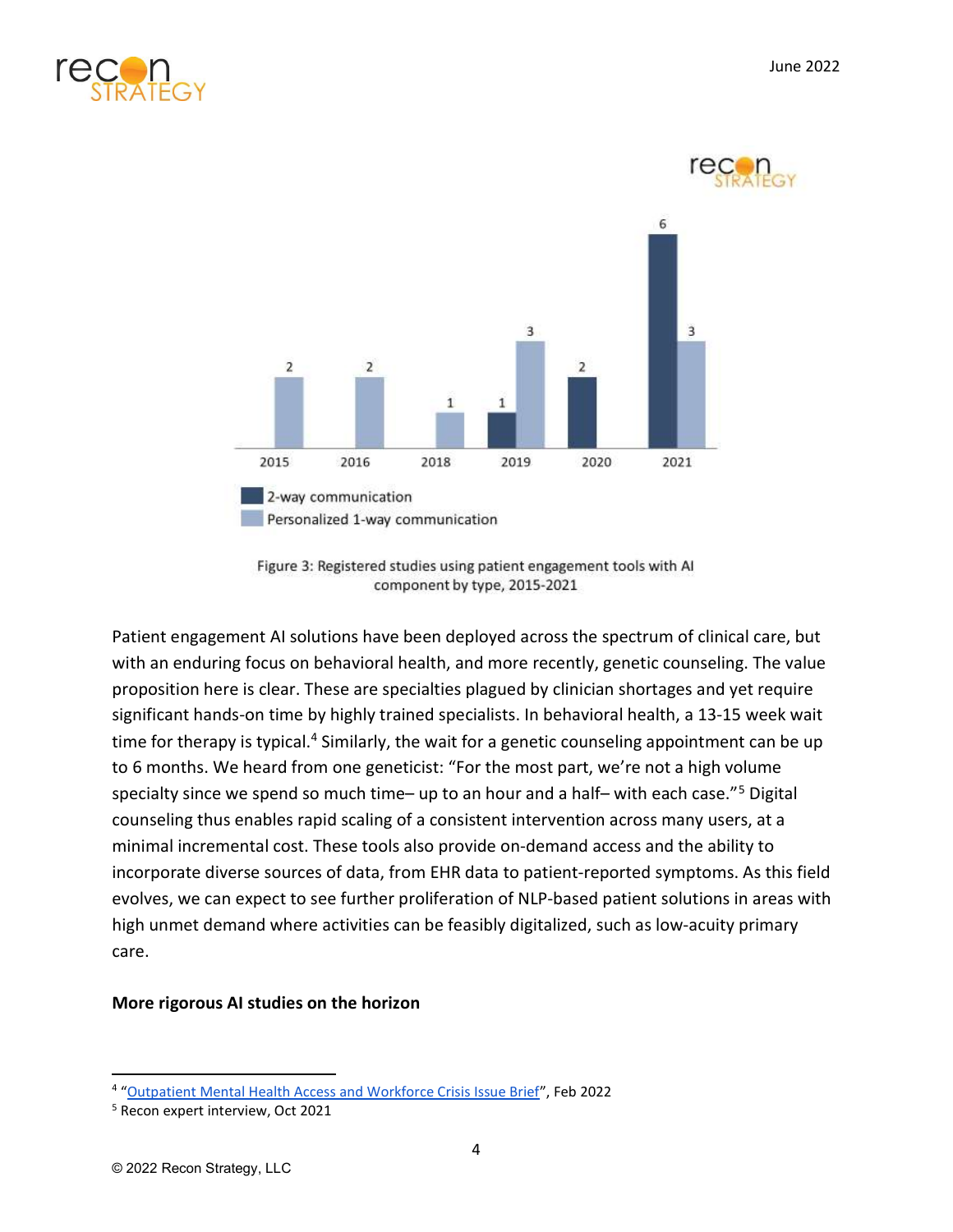

In 2021, we also observed a *doubling* in the number of registered "research / discover" studies– largely data-collection studies for the purpose of developing or validating new AI models (see figure 2). Major goals here are to assess patient risk and enable diagnosis, indicating that these will continue to be critical focus areas of the field in the near future. While this increase in registered AI research studies makes sense in the context of the rapid growth of the field, another potential driver is more rigorous documentation and transparency in AI research.

Historically, the level of pre-registration and public disclosure of AI studies has been lackluster. Pre-registration requires the researcher to publish his or her research plan prior to conducting a study, thereby preventing publication bias (failure to publish negative results) and p-hacking (conducting post-hoc statistical analyses that yield a positive result). Currently, pre-registration requirements do not apply to most AI studies, unless they involve human subjects and are planned to be published in a journal.<sup>6</sup> In some cases, however, AI enabled tools have reached approval without publishing clinical data at all, as there is no regulatory requirement to do so.<sup>7</sup> As a result, studies that are registered may reflect an overly optimistic view of AI tools.

Recently, however, pre-registration has become more prominent within scientific research as a whole, as well as AI research specifically. A review of the Open Science Framework registry using the keyword "artificial intelligence" reveals that pre-registrations have increased at a CAGR of 115% between 2018 and 2021.<sup>8</sup> Within healthcare, the importance of pre-registering AI trials has been discussed: one article proposing evaluation rules for AI models in healthcare stipulated that studies should be pre-registered in order to combat the biases discussed previously.<sup>9</sup> Thus, the observed uptick in research studies may not be related to a significant increase in AI clinical research, but rather a greater proportion of researchers formally registering these studies.

When trials are registered and reported, the quality of reporting has been low. One metaanalysis of deep learning models identified 122 articles, of which 40 were excluded, largely due to lack of comparison with healthcare professionals. Of the 82 remaining, only 25 were sufficiently validated with out of sample data for meta-analysis inclusion.<sup>10</sup> As a result, AI/ML

<sup>6</sup>https://www.icmje.org/recommendations/browse/publishing-and-editorial-issues/clinical-trial-registration.html <sup>7</sup> https://www.statnews.com/2021/02/03/fda-clearances-artificial-intelligence-data/

<sup>8</sup> OSF registry

<sup>9</sup>Abràmoff, M. D., Tobey, D., & Char, D. S. (2020). Lessons Learned About Autonomous AI: Finding a Safe, Efficacious, and Ethical Path Through the Development Process. In American Journal of Ophthalmology (Vol. 214, pp. 134–142). Elsevier BV. https://doi.org/10.1016/j.ajo.2020.02.022

<sup>10</sup> Liu, X., Faes, L., Kale, A. U., Wagner, S. K., Fu, D. J., Bruynseels, A., Mahendiran, T., Moraes, G., Shamdas, M., Kern, C., Ledsam, J. R., Schmid, M. K., Balaskas, K., Topol, E. J., Bachmann, L. M., Keane, P. A., & Denniston, A. K.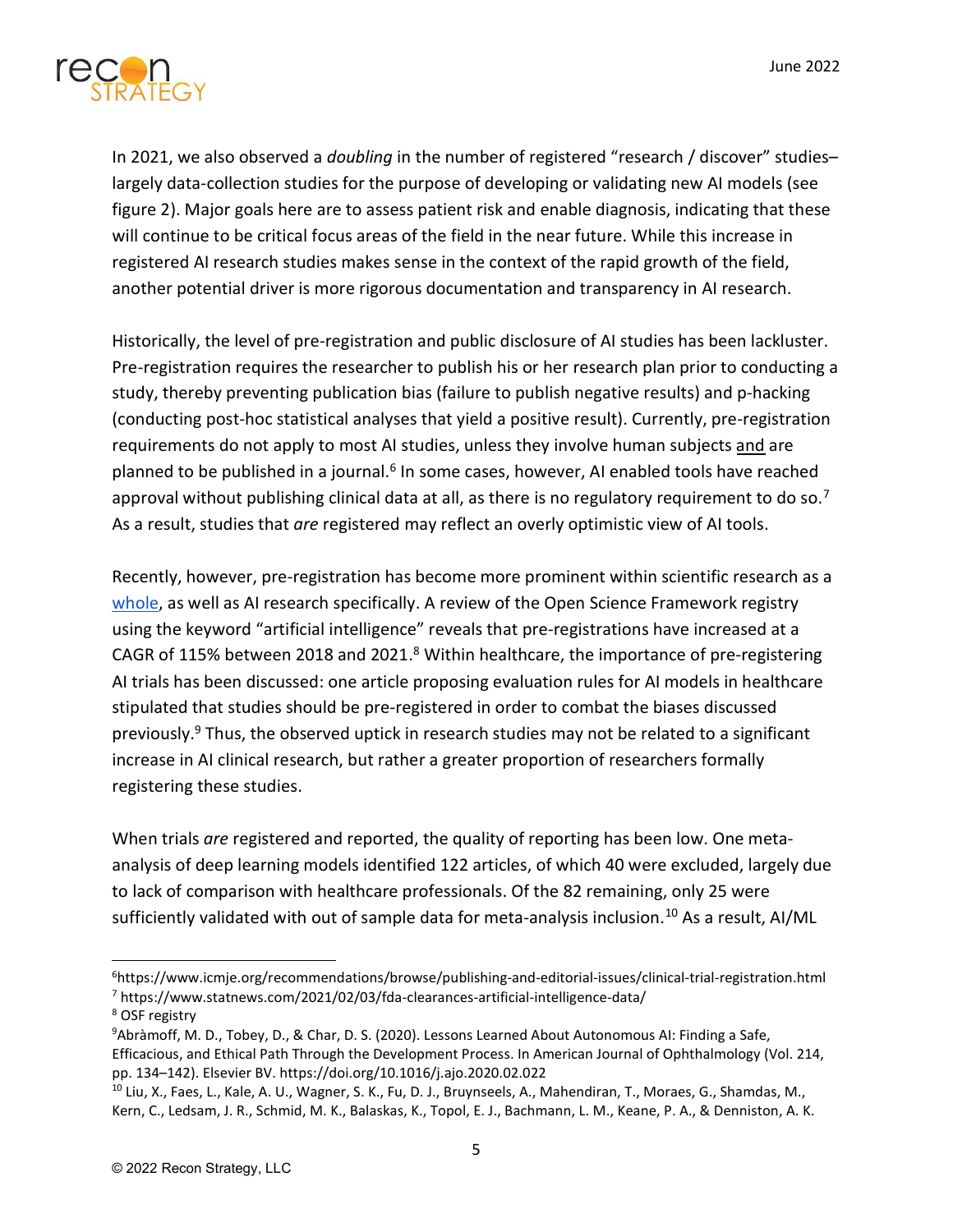

study design has been somewhat opaque, making it difficult for others to fully understand these studies and assess their validity.

In response to these issues, the CONSORT and SPIRIT statements, guidelines governing reporting of RCTs and their protocols, were updated to include AI-specific addendums. This initiative aims to boost "transparency and completeness" of clinical trials involving AI interventions by clearly laying out items that should be reported.<sup>11</sup> For example, clear descriptions of the AI intervention should be reported, including the instructions and skills required for use, the setting in which the intervention is integrated, an analysis of error cases, among others.<sup>12</sup> This would apply to RCTs evaluating AI interventions with patient outcomes as the endpoint. Similarly, the forthcoming ML-specific addition to TRIPOD, the guideline that governs the reporting of prediction models, would establish comparable guidelines. This would apply to development and validation studies of ML-based prediction (diagnostic or prognostic) models.<sup>13</sup> This desire for transparency is reflected in the FDA's 2021 AI/ML action plan, which calls for manufacturers to clearly describe elements of the device from input data to evidence of performance.<sup>14</sup>

The establishment of preregistration as a norm and clear reporting guidelines for AI studies will standardize this area of research and "lift the veil". As adherence to these guidelines grows, we can expect greater clinician confidence in AI interventions, making it more likely for these tools to play a real role in clinical practice and improved patient outcomes.

2021 demonstrated the evolving capabilities of artificial intelligence and its ability to bridge gaps in the healthcare system, while also underscoring a need for this innovation to be documented in a rigorous, transparent manner. In 2022, we will revisit the state of AI research. Until then, a few predictions for the year ahead:

● There will be at least 150 AI/ML study starts in 2022, partially boosted by more rigorous reporting guidelines governing AI research

<sup>(2019).</sup> A comparison of deep learning performance against health-care professionals in detecting diseases from medical imaging: a systematic review and meta-analysis. In The Lancet Digital Health (Vol. 1, Issue 6, pp. e271– e297). Elsevier BV. https://doi.org/10.1016/s2589-7500(19)30123-2

<sup>11</sup> https://www.clinical-trials.ai/spirit

<sup>12</sup> https://www.clinical-trials.ai/consort

<sup>&</sup>lt;sup>13</sup>Collins GS, Dhiman P, Andaur Navarro CL, et alProtocol for development of a reporting guideline (TRIPOD-AI) and risk of bias tool (PROBAST-AI) for diagnostic and prognostic prediction model studies based on artificial intelligenceBMJ Open 2021;11:e048008. doi: 10.1136/bmjopen-2020-048008

<sup>14</sup> https://www.fda.gov/media/145022/download